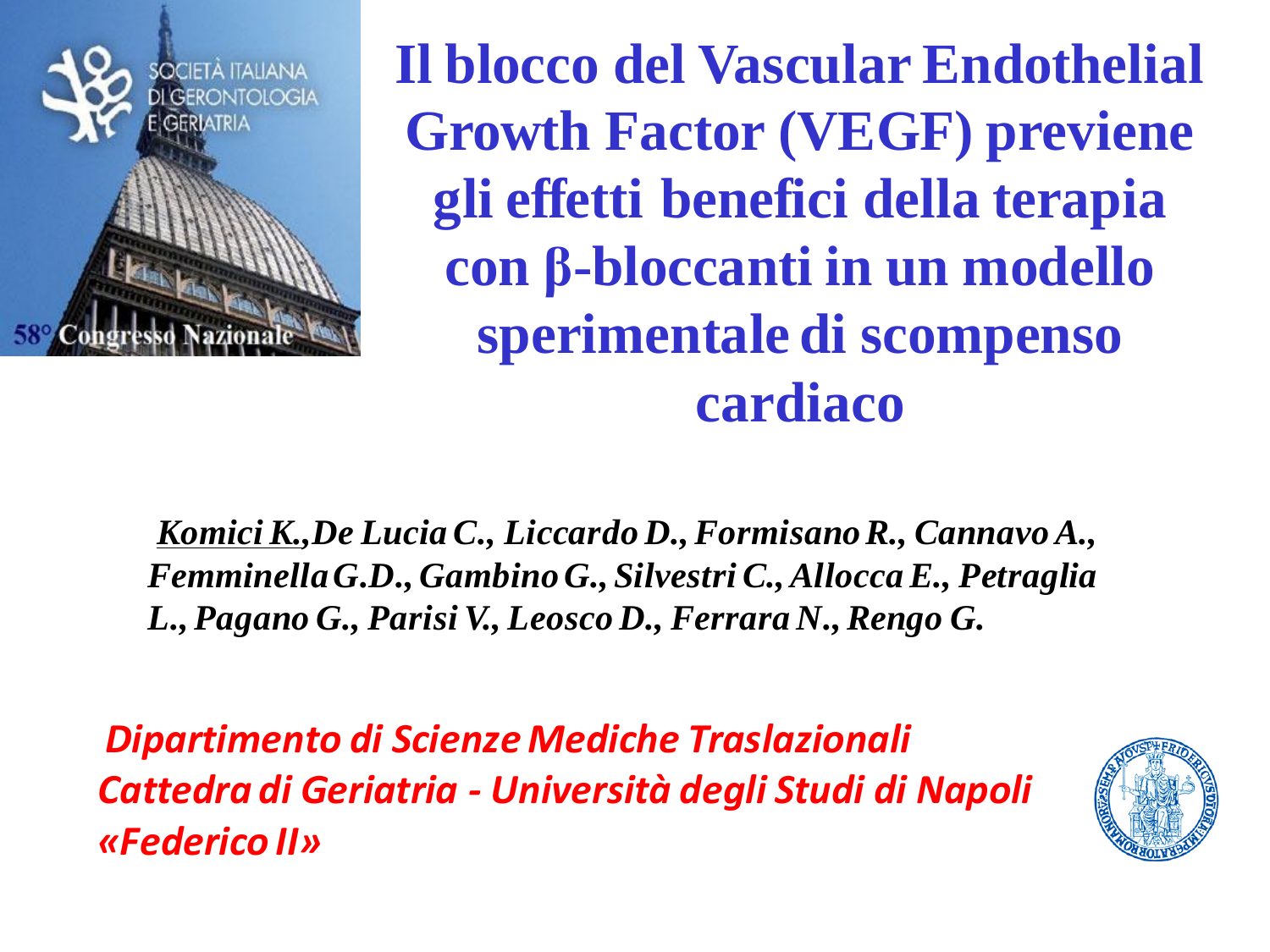

- Attualmente lo scompenso cardiaco è la causa principale di morbidità e mortalità nei pazienti con infarto miocardico pregresso
- La perdita della funzionalità cardiaca dopo infarto miocardico induce : rimodellamento cardiaco, ipertrofia compensatoria e stimolazione della neoangiogenesi cardiaca.

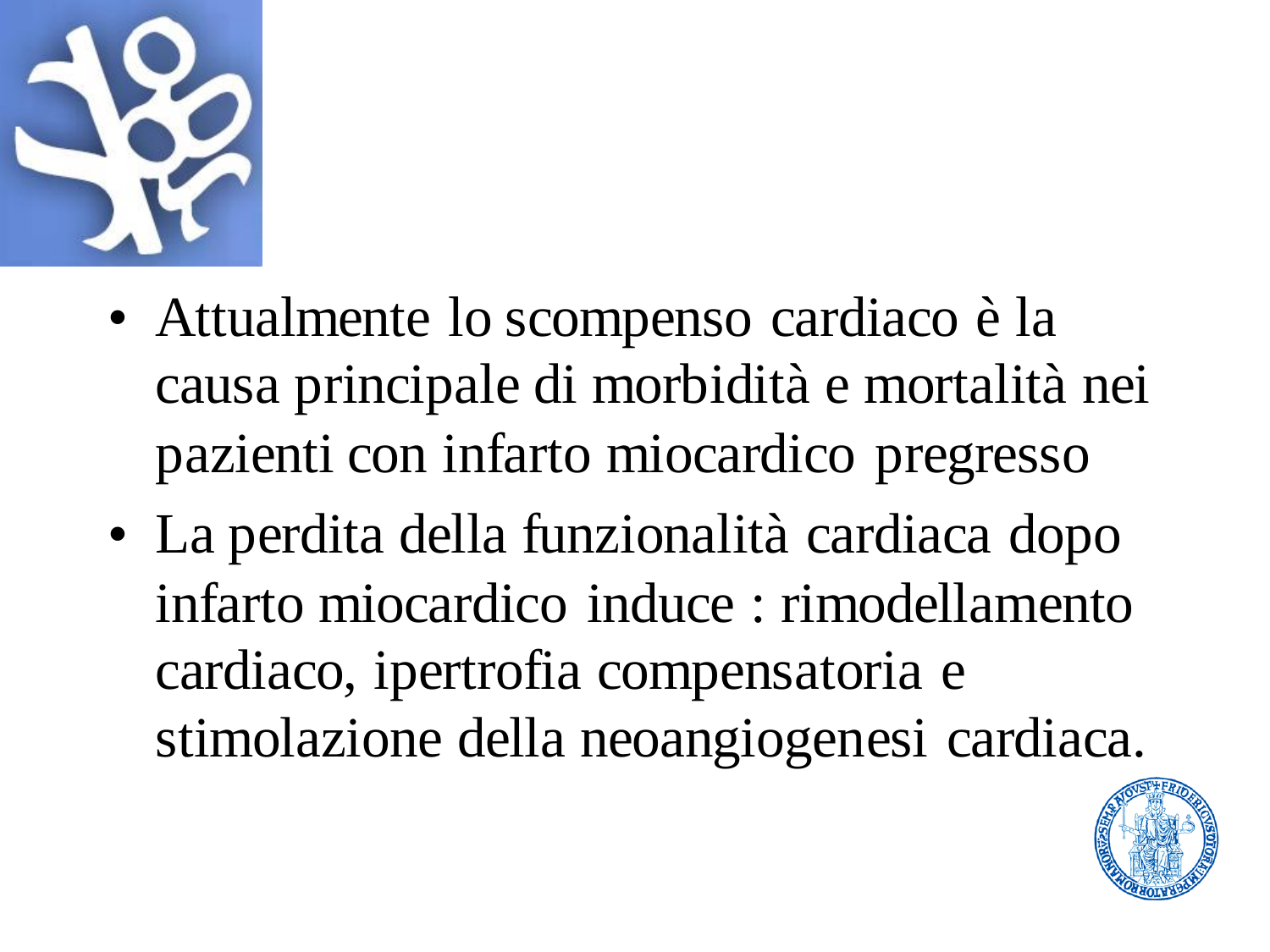

- La terapia con β -bloccanti riduce le riospedalizzazioni e la mortalità (Bristow, M.R. 2000. Circulation).
- I β -bloccanti inibiscono l'ipertono simpatico, migliorano il rimodellamento cardiaco, riducono il consumo di O2, riducono il rischio di aritmie, inibiscono la internalizzazione dei β-AR.

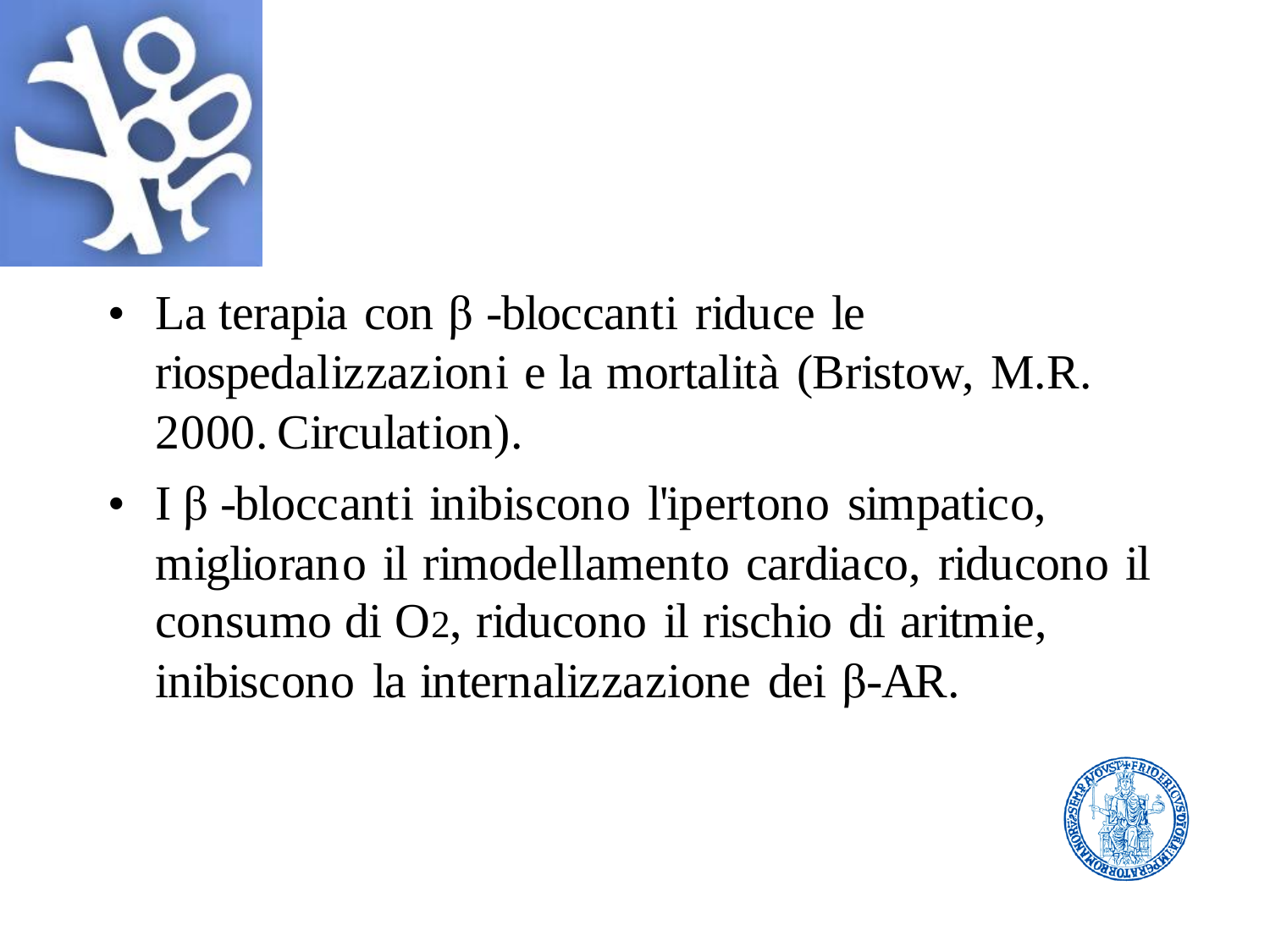

- I β-bloccanti migliorano la perfusione miocardica potenziando la neoangiogenesi nel cuore scompensato (Dedkov, E.I., et al 2005 Circ Phsyiol.; Ulu, N., et al 2009 Cardiovasc Pharmacol; Christensen, L.P., 2009 Am J Physiol)
- HRR attiva il VEGF (Zheng, W., et al 1999 Circ Res)
- L'inibizione del signaling del VEGF è cruciale nella transizione da ipertrofia compensatoria a rimodellamento maladattivo (Shiojima, I., et al 2005 J Clin Invest)

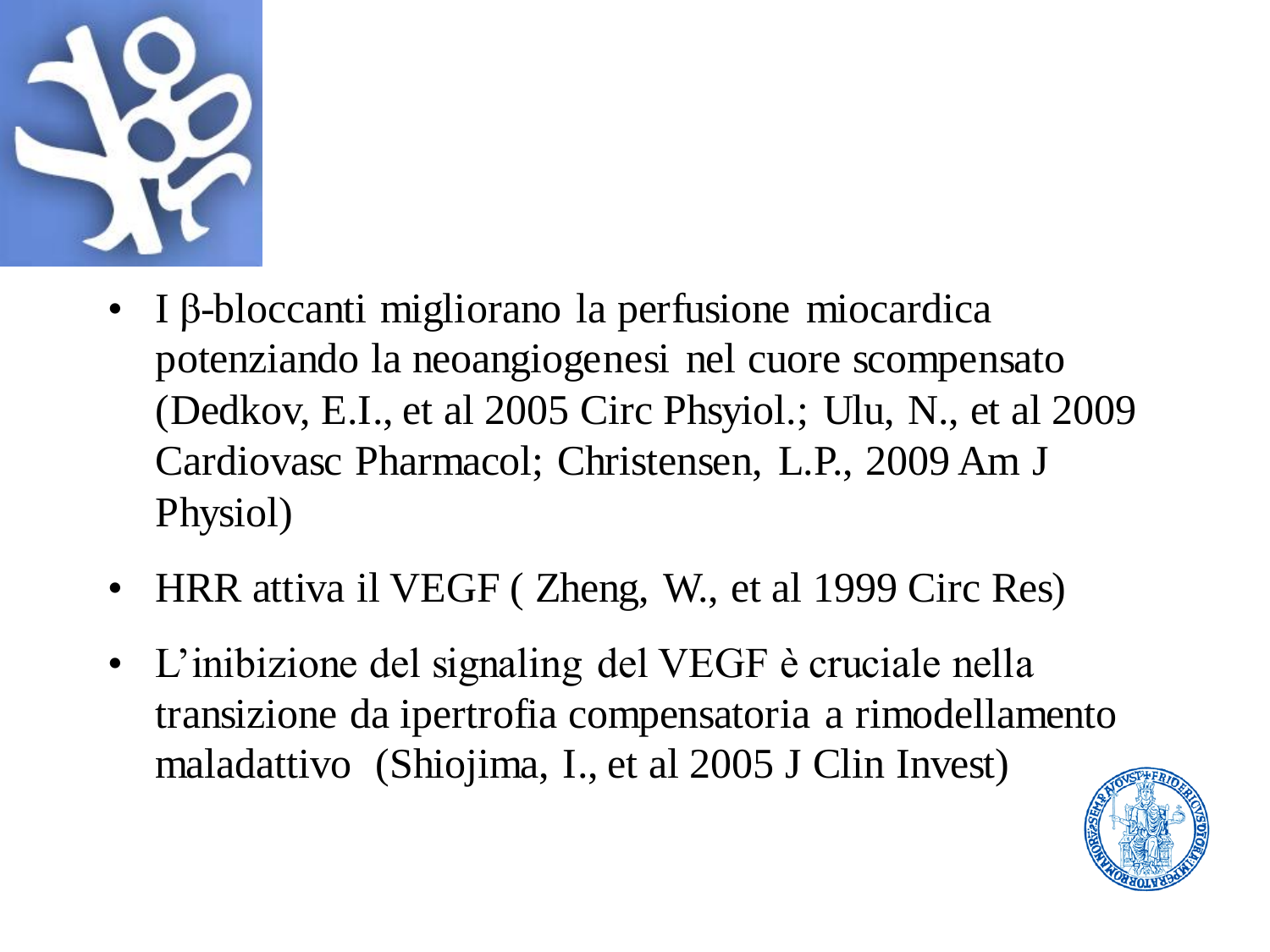

• Valutare gli effetti dell'inibizione dell'angiogenesi indotta dal β-bloccante.

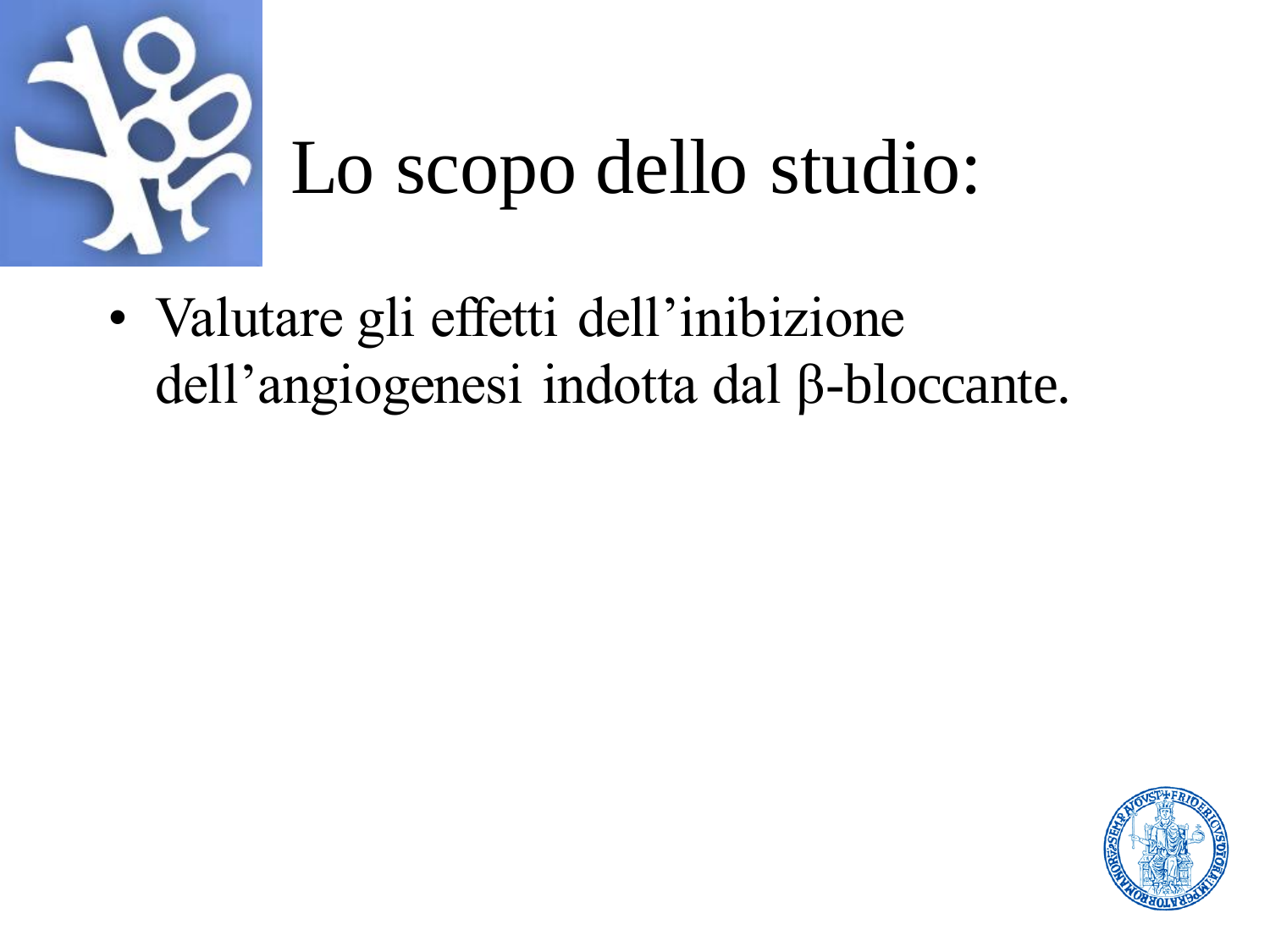### Metodi





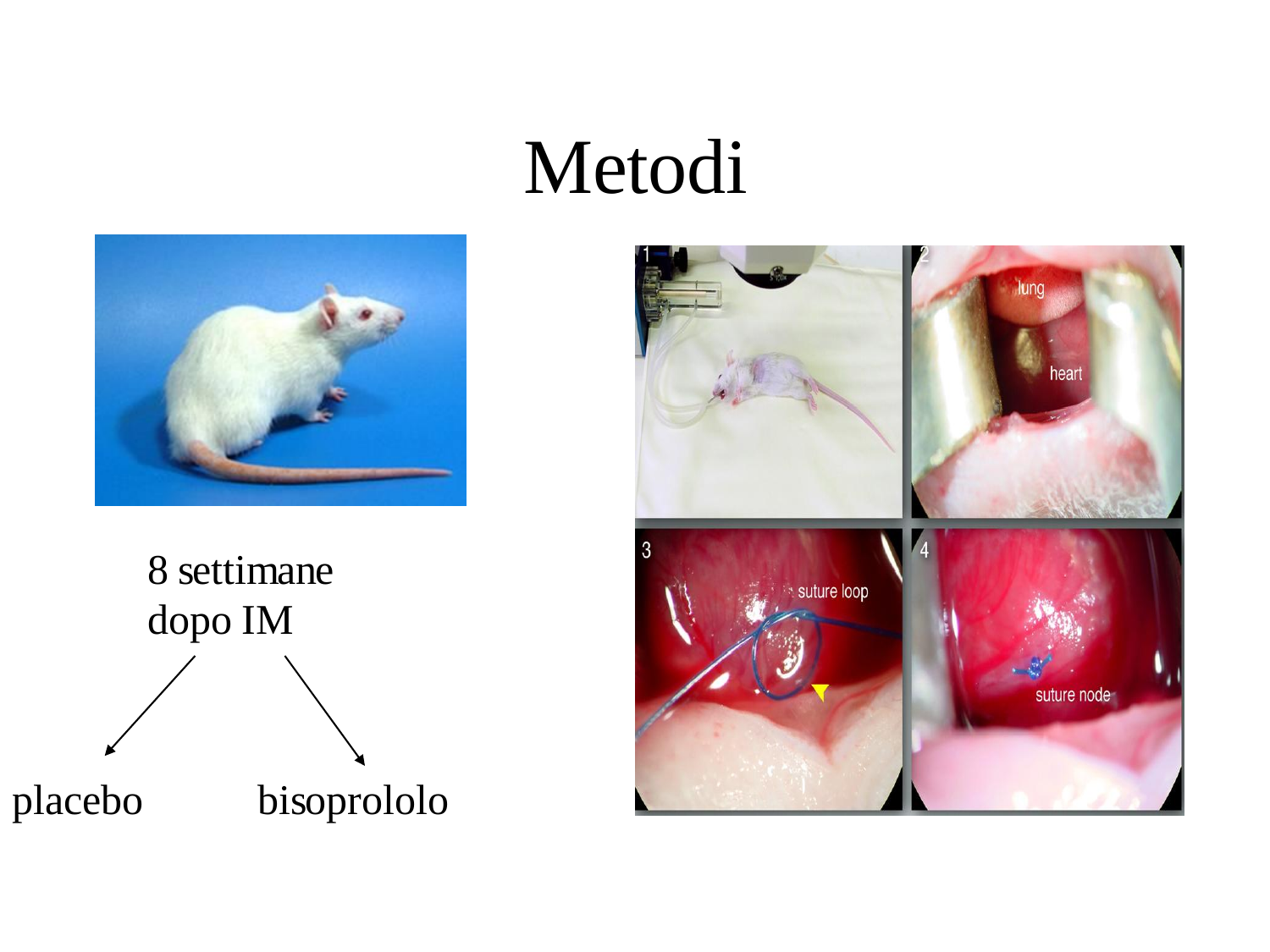## Dati ecocardiografici a T0.



Left ventricular ejection fraction (EF), LV internal diameter at diastole LVIDd and Heart Rate measured by echocardiography at 8 weeks post MI before bisoprolol or placebo tratments initiation. (n=12) rats per group. Data are presented as mean  $\pm$  SEM.\*P<0.05 versus sham. One –way ANOVA analysis and Bonferroni test among all groups.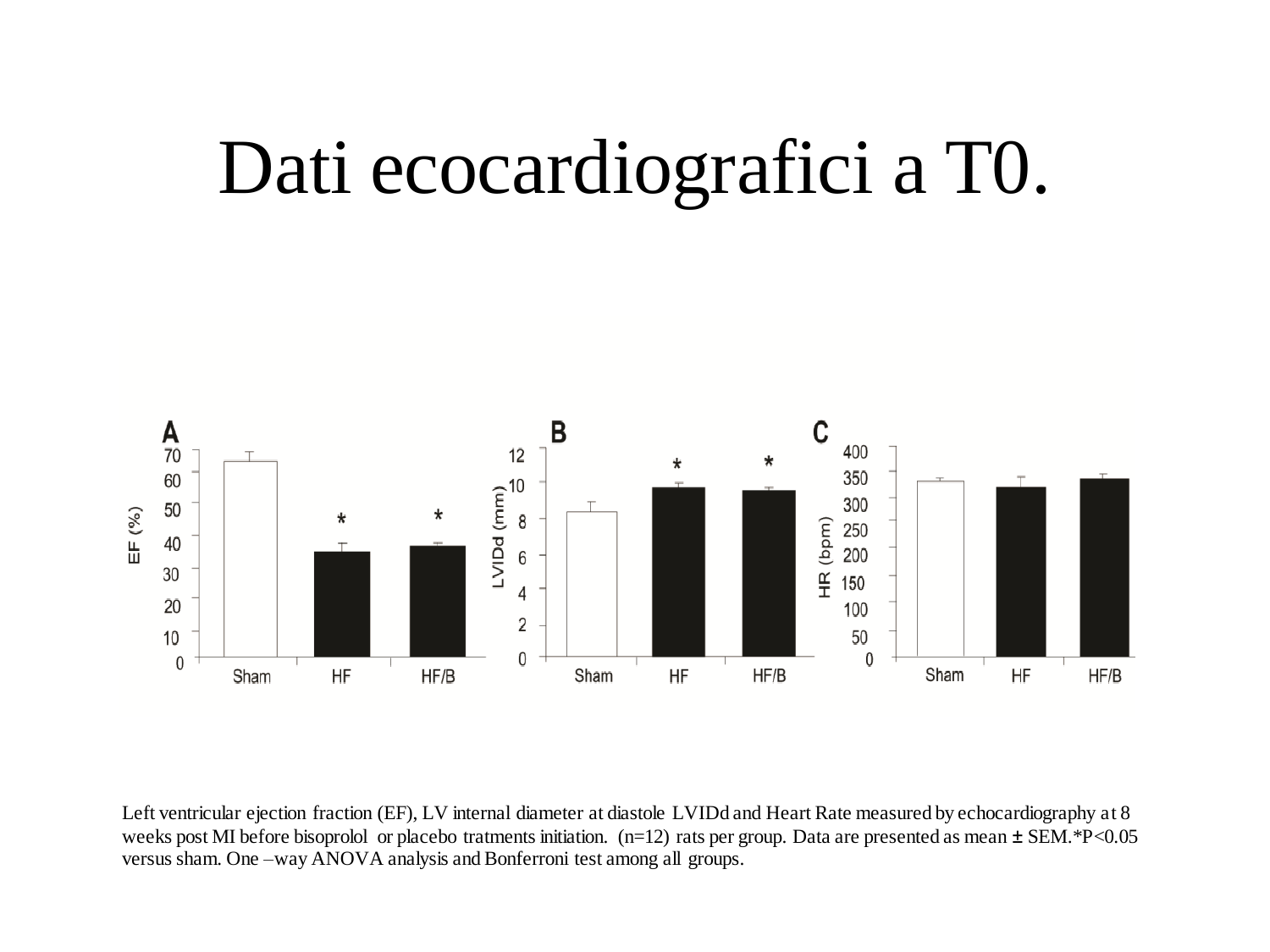#### Dati clinici ed ecocardigrafici nei ratti sham e operati alla fine dello studio

|                         | <b>Sham</b>      | <b>HF/control</b> | <b>HF/Bisoprolol</b> |
|-------------------------|------------------|-------------------|----------------------|
| <b>Physical data</b>    |                  |                   |                      |
| $BW$ $(kg)$             | $0.471 + 0.013$  | $0.469 + 0.014$   | $0.454 + 0.015$      |
| HW(g)                   | $1.16 + 0.04$    | $1.41 + 0.01*$    | $1.24 + 0.03*$       |
| $HW/BW$ ( $gxKg^{-1}$ ) | $2.48 + 0.08$    | $3.01 + 0.09*$    | $2.73 + 0.08$ *†     |
| Echocardiography        |                  |                   |                      |
| HR (bpm)                | $321.5 \pm 15.9$ | $324.8 + 7.1$     | $268.8 + 7.7$ **     |
| $LVEF$ $(\%)$           | $64.8 + 0.7$     | $27.9 + 1.9*$     | $36.7 \pm 1.4*$ †    |
| LVIDd (mm)              | $8.5 \pm 0.2$    | $11.0 + 0.4*$     | $9.9 + 0.2$ *†       |
| $LVIDs$ (mm)            | $5.4 + 0.1$      | $9.4 + 0.4*$      | $8.1 + 0.2*1$        |
| LVAWDd (mm)             | $1.72 + 0.05$    | $1.54 + 0.10*$    | $1.46 + 0.07*$       |
| LVPWDd (mm)             | $1.72 + 0.07$    | $1.91 \pm 0.10*$  | $2.22 + 0.08*$ †     |
| Infarct size $(\%)$     |                  | $46.3 + 4.2$      | $44.8 + 3.1$         |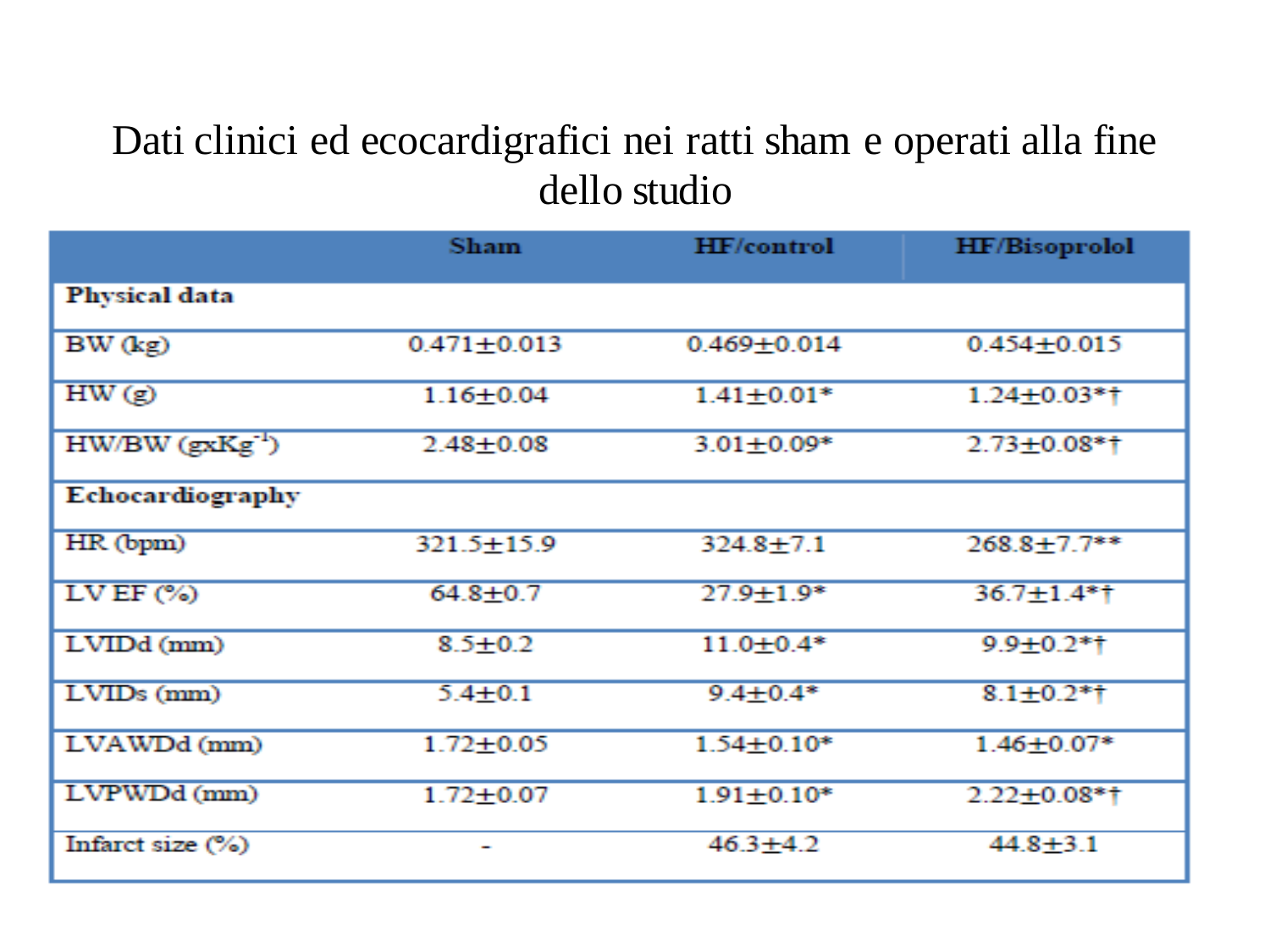#### L'effetto del bisoprololo sulla fibrosi cardiaca



Fibrosis in cardiac section from all three experimental groups at the end of the study (n=5 for each group). Representative panels of picro-sirius red staining (magnification x200) and average quantitative analysis Scale bar: 50 μm. Data are presented as mean ± SEM. \*P<0.05 versus sham; #P<0.05 versus HF; P<0.05 versus HF. One- way ANOVA analysis with Benferroni test among all groups.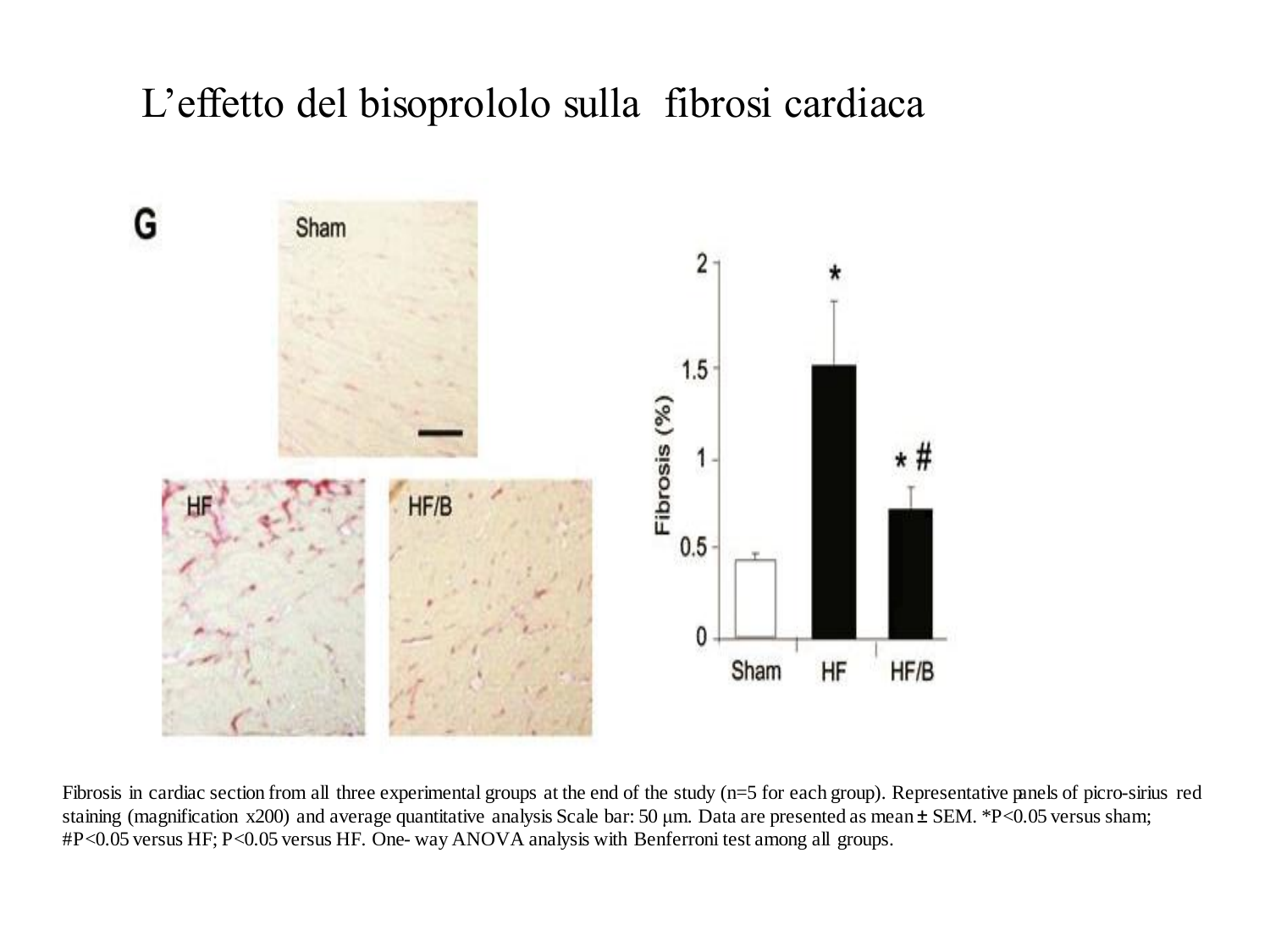#### L'effetto del bisoprololo sull'angiogenesi



Effects of bisoprolol on cardiac capillary and arteriol network. Representive images of Lectin Bandeiraea simplicifolia I staining of capillaries and arterioles stained with antibodies agiants smooth muscle α-actin in cardiac section obtaiend from sham. HF and HF/B rats at the end of the study period in the lateral wall far from the infarcted area (remote). Bar grafs show data on capillay counts and arteriolar length density in either border or remote zones in all study period.(n=5 rats per group and 5 sections per animal.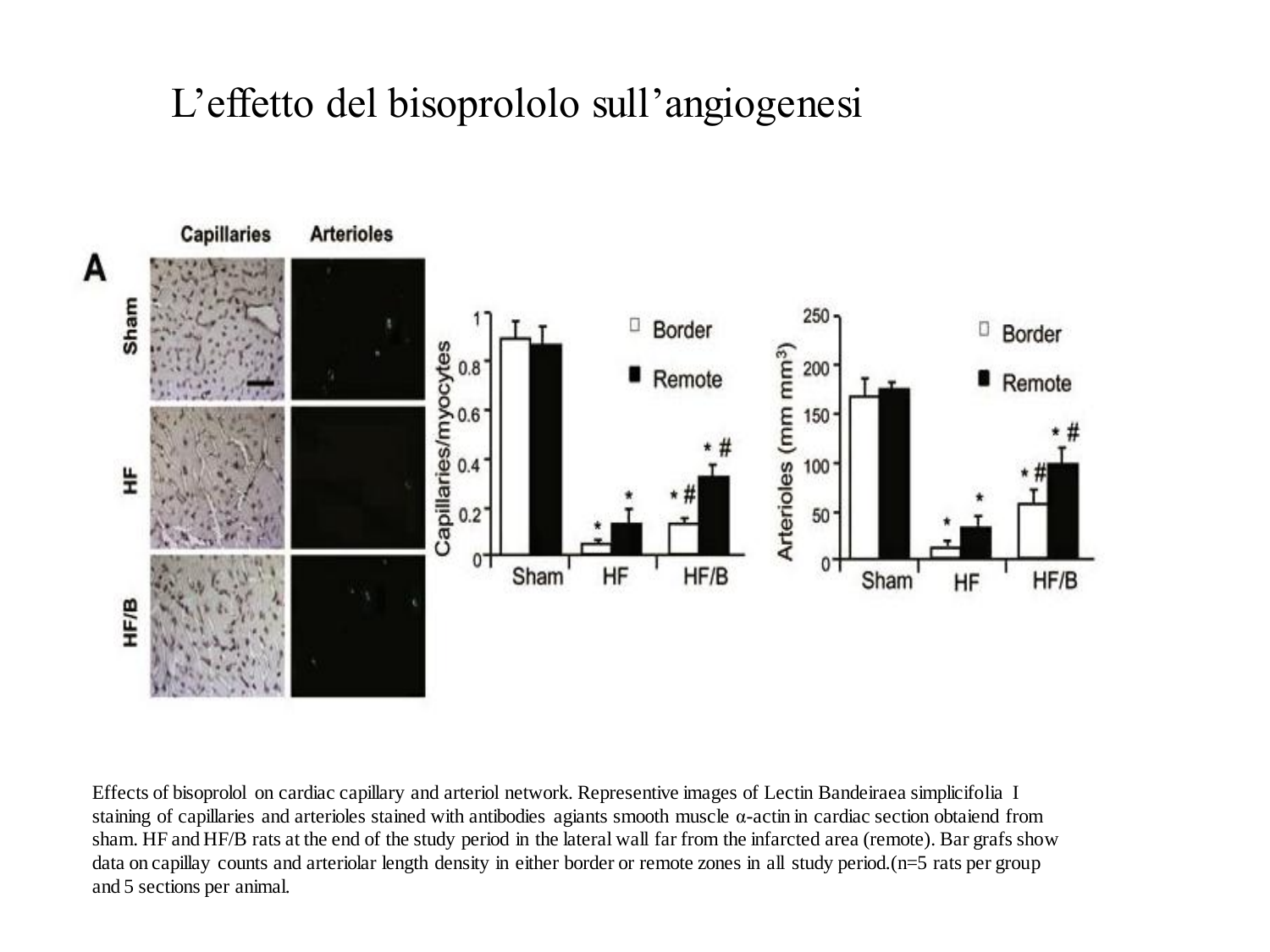#### L'espressione cardiaca di VEGF, pAkt e peNOS



Cardiac protein expression of VEGF, p-Akt, and peNOS in sham, HF, HF/B at the end of the study. The expression of GAPDH was used as an internal control to normalize VEGF levels. p-Akt to total p-Akt ratio, and peNOS to total peNOS ratio indicated respectively the levels of Akt and eNOS phsophorilation in the heart (n=5 hearts per group). Data are presented as mean ± SEM. \*P<0.05 versus sham; #P<0.05 versus HF. One- way ANOVA analysis with Benferroni test among all groups.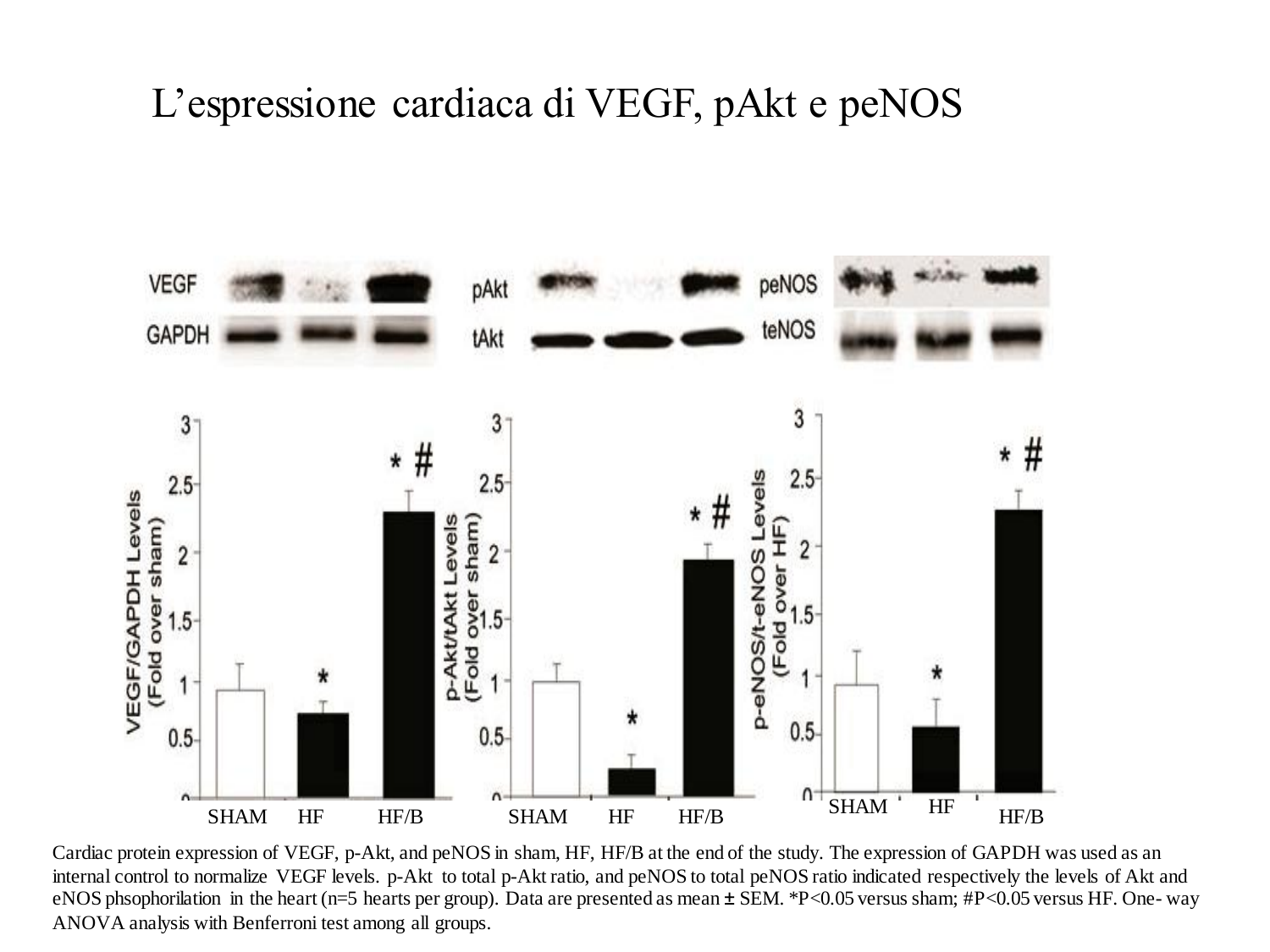

#### Bisoprololo e Ad-Ctrl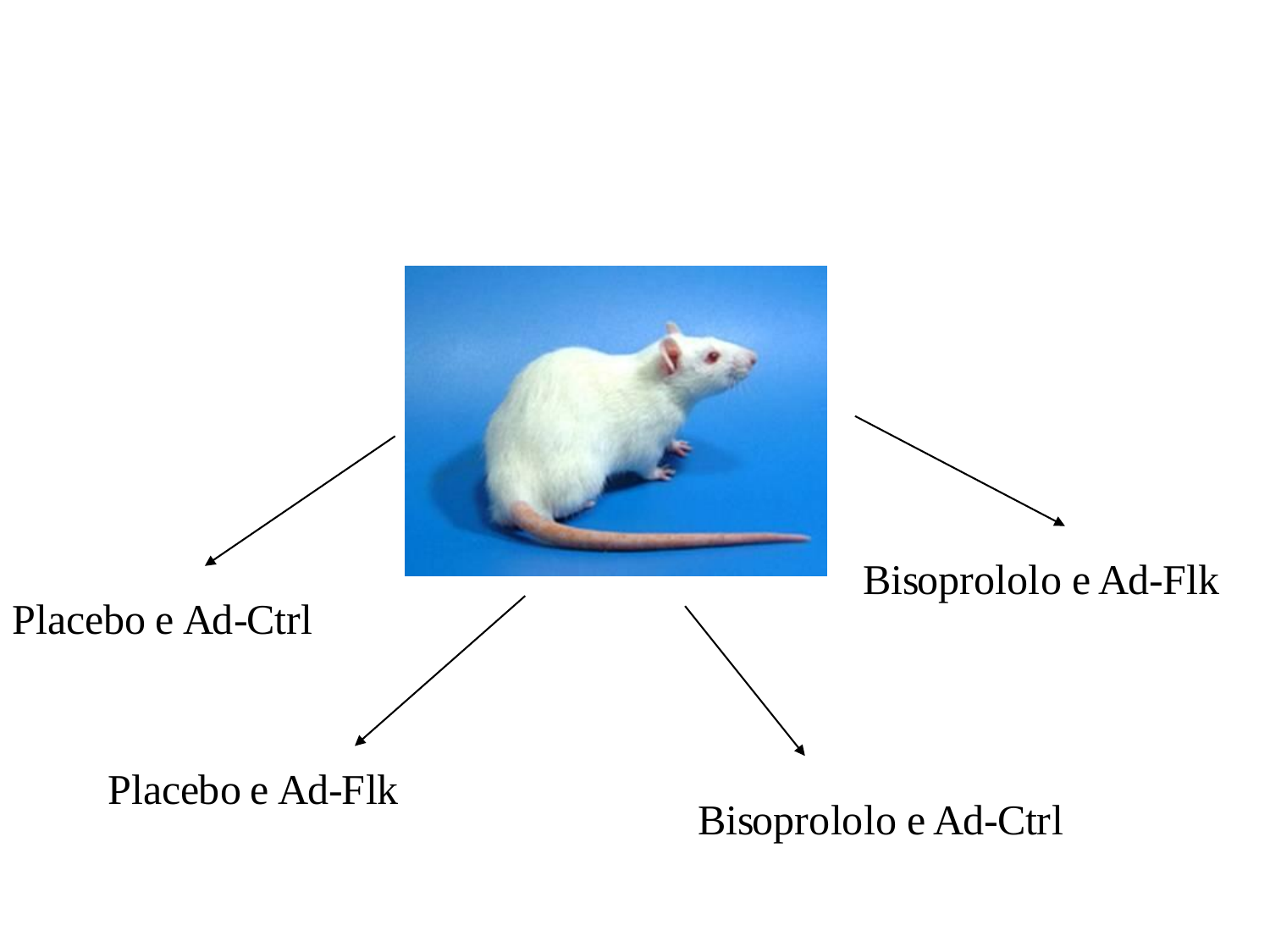### Dati clinici e ecocardiografici nei ratti scompensati alla fine dello studio

|                      | <b>HF/AdCTR</b>   | <b>HF/AdFlk</b> | <b>HF/B/AdCTR</b> | HF/B/AdF          |
|----------------------|-------------------|-----------------|-------------------|-------------------|
| <b>Physical data</b> |                   |                 |                   |                   |
| BW (kg)              | $0.457 \pm 0.019$ | $0.468 + 0.017$ | $0.460 + 0.016$   | $0.459 \pm 0.013$ |
| HW(g)                | $1.50 \pm 0.06$   | $1.43 \pm 0.04$ | $1.22 \pm 0.09*$  | $1.40 \pm 0.08$   |
| $HW/BW (gxKg^{-1})$  | $3.29 \pm 0.15$   | $3.06 \pm 0.11$ | $2.76 \pm 0.09*$  | $3.05 \pm 0.12$   |
| Echocardiography     |                   |                 |                   |                   |
| HR (bpm)             | $334.4 \pm 13.2$  | 317.0±13,2      | 274.0±4.1†        | 276.5±11.3†       |
| LV EF $(% )$         | $27.3 \pm 0.9$    | $24.3 \pm 1.8$  | $36.1 \pm 0.7*$   | $26.0 \pm 1.6$    |
| $LVIDd$ (mm)         | $10.7 \pm 0.3$    | $11.0 \pm 0.2$  | $9.8 \pm 0.2*$    | $10.9 \pm 0.2$    |
| $LVIDs$ ( $mm$ )     | $9.3 \pm 0.3$     | $9.7 \pm 0.3$   | $7.9 \pm 0.2*$    | $9.7 \pm 0.1$     |
| LVAWDd (mm)          | $1.37 \pm 0.11$   | $1.42 \pm 0.08$ | $1.51 \pm 0.08$   | $1.40 \pm 0.15$   |
| LVPWDd (mm)          | $1.87 \pm 0.21$   | $2.05 \pm 0.08$ | $2.35 \pm 0.10*$  | $2.07 \pm 0.12$   |
| Infarct size (%)     | $47.6 \pm 5.2$    | $45.3 \pm 3.8$  | $48.1 + 4.6$      | $44.1 \pm 4.2$    |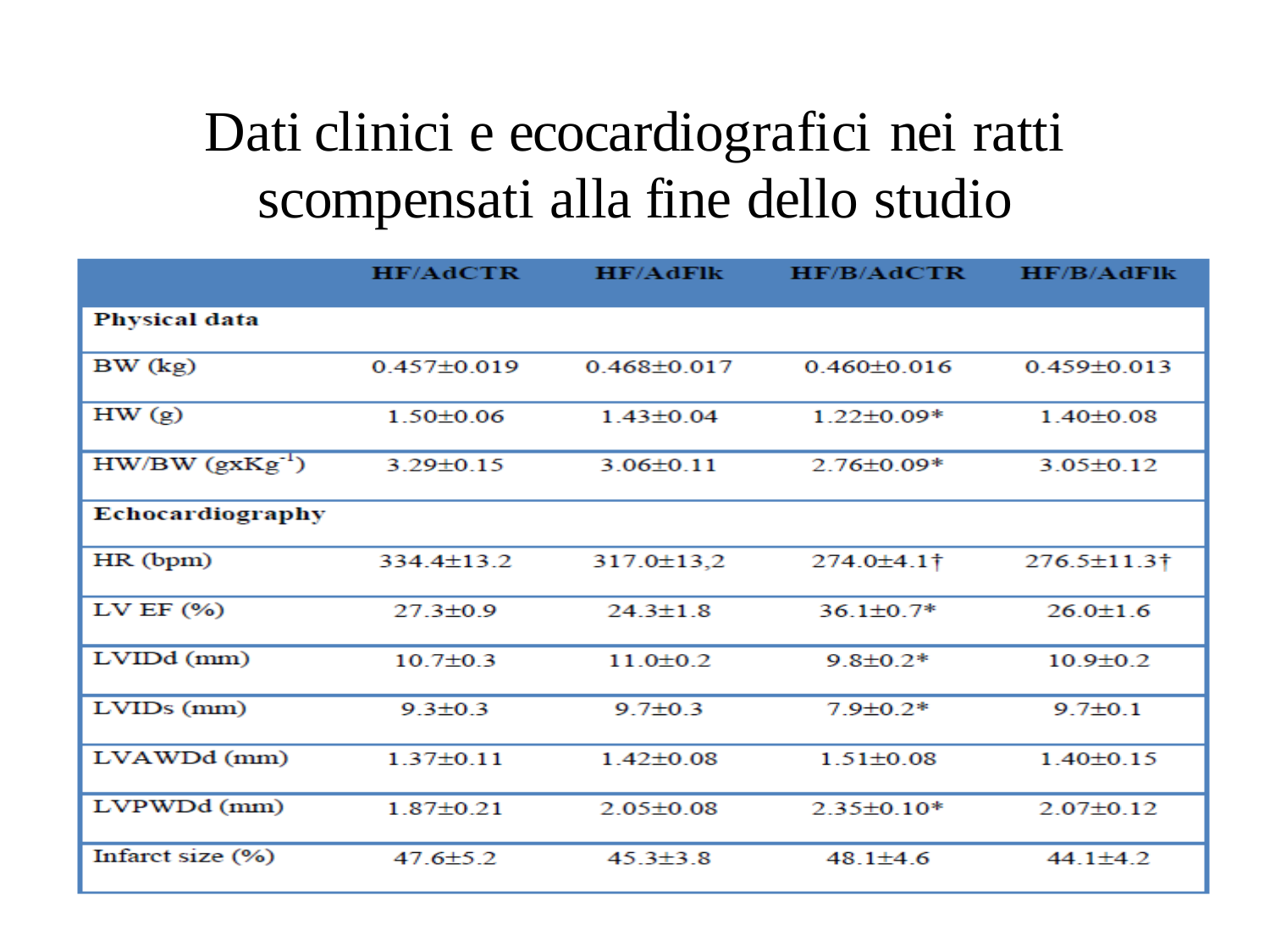#### L'effetto del bisoprololo e dell'inibizione del VEGF sulla fibrosi cardiaca



Fibrosis in cardiac section from all four experimental groups at the end of the study (n=5 for each group). Representative panels of picro-sirius red staining (magnification x200) and average quantitative analysis Scale bar: 50 μm. Data are presented as mean ± SEM. \*P<0.05 versus all other HF groups. One- way ANOVA analysis with Benferroni test among all groups.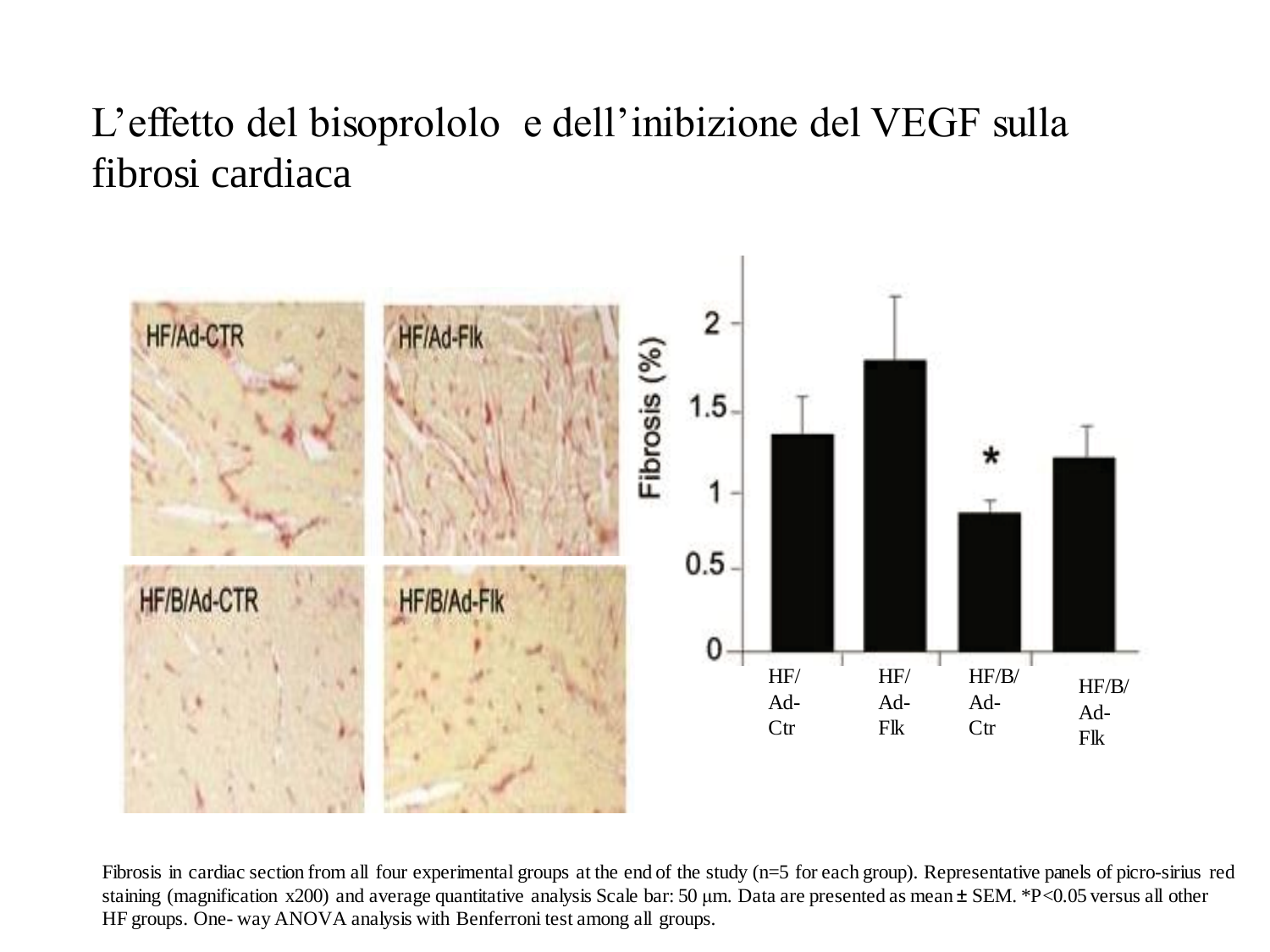#### L'effetto del bisoprololo e dell'inibizione del VEGF sull' angiogenesi.



Effects of bisoprolol on cardiac capillary and arteriol network. Representive images of Lectin Bandeiraea simplicifolia I staining of capillaries and arterioles stained with antibodies agiants smooth muscle α-actin in cardiac section obtaiend from sham. HF and HF/B rats at the end of the study period in the lateral wall far from the infarcted area (remote). Bar grafs show data on capillay counts and arteriolar length density in either border or remote zones in all study period.(n=5 rats per group and 5 sections per animal. Data are presented as mean ± SEM. \*P<0.05 versus all other HF groups.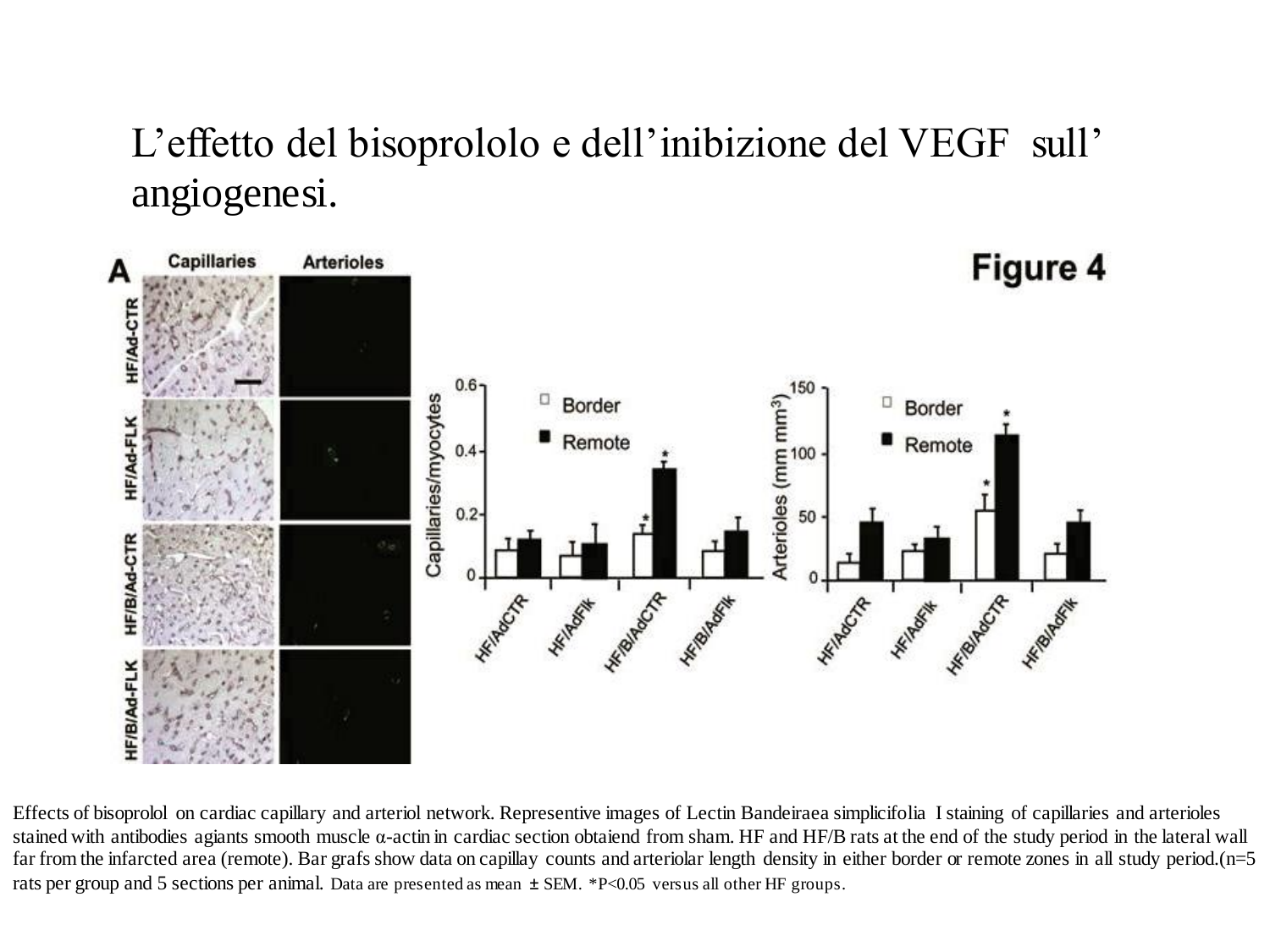#### L'espressione cardiaca di VEGF, pAkt e peNOS



Cardiac protein expression of VEGF, p-Akt, and peNOS in sham, HF, HF/B at the end of the study. The expression of GAPDH was usedas an internal control to normalize VEGF levels. p-Akt to total p-Akt ratio, and peNOS to total peNOS ratio indicated respectively the levels of Akt and eNOS phsophorilation in the heart (n=5 hearts per group). Data are presented as mean  $\pm$  SEM. \*P<0.05 versus all other HF groups. One-way ANOVA analysis with Benferroni test among all groups.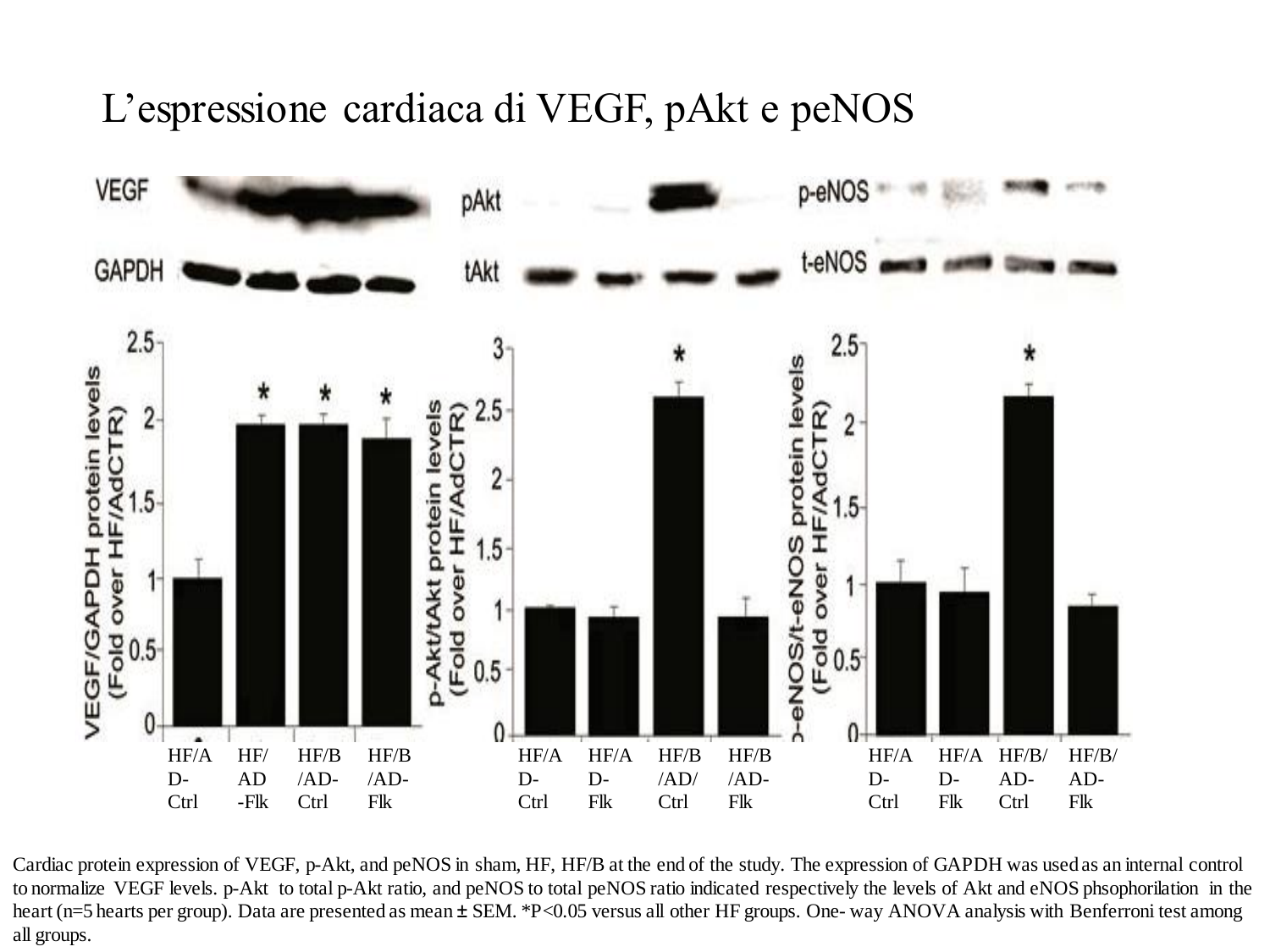

# Conclusioni

- La terapia con β-bloccante induce la neoangiogenesi nel cuore scompensato attraverso l'attivazione del signaling del VEGF
- L'effetto proangiogenico del β-bloccante è essenziale per gli effetti terapeutici sulla funzione ed il rimodellamento cardiaco.